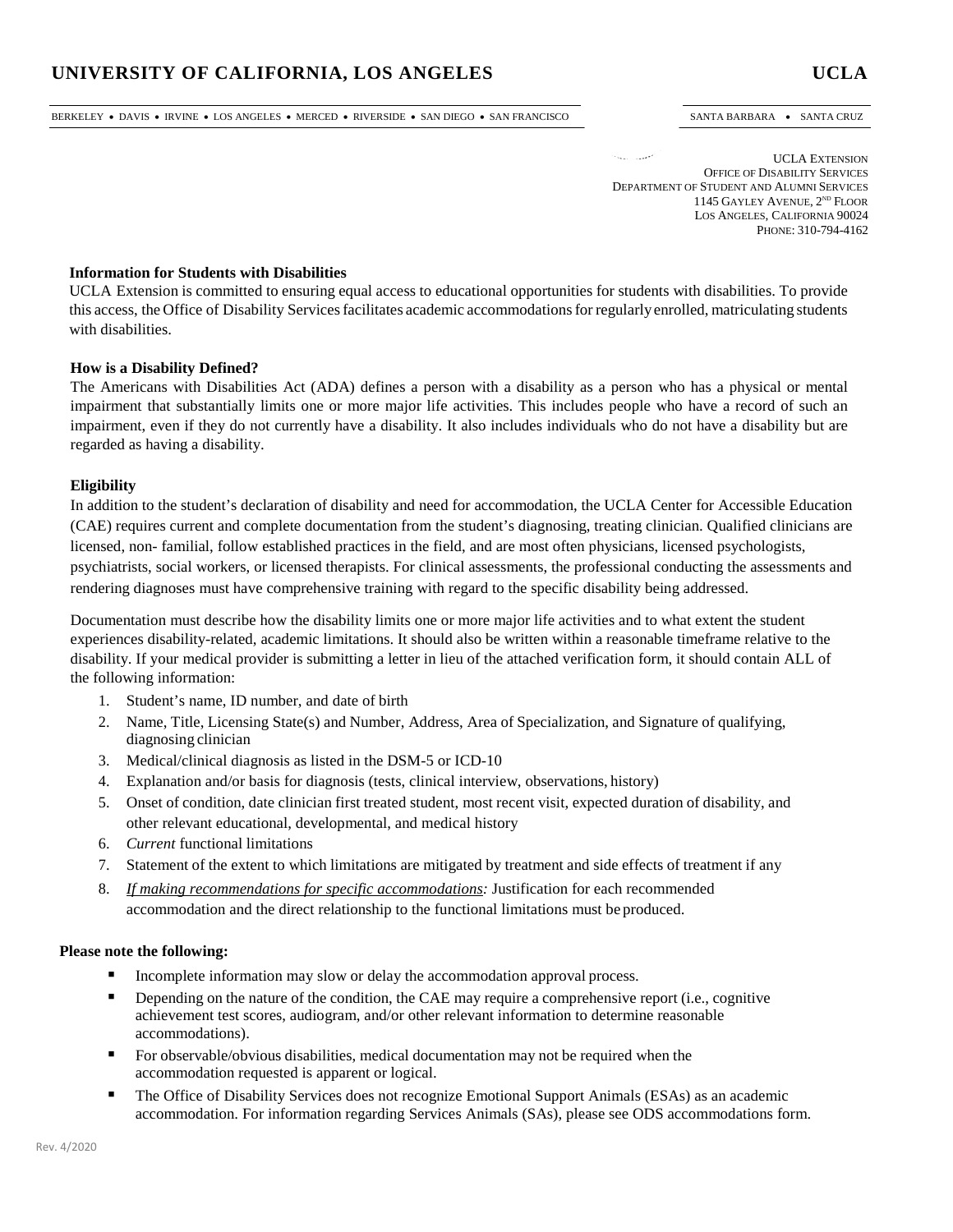BERKELEY • DAVIS • IRVINE • LOS ANGELES • MERCED • RIVERSIDE • SAN DIEGO • SAN FRANCISCO SANTA BARBARA • SANTA CRUZ

 $\mathcal{O}_{\mathcal{M}_{\mathcal{M}}(\mathcal{C})}$  . The set of UCLA EXTENSION OFFICE OF DISABILITY SERVICES DEPARTMENT OF STUDENT AND ALUMNI SERVICES 1145 GAYLEY AVENUE, 2<sup>ND</sup> FLOOR LOS ANGELES, CALIFORNIA 90024 PHONE: 310-794-4162

 We appreciate your thorough and thoughtful support letter or response to the questions on the following form. If you have questions about this form or how the information is used, we invite you to contact us at 310-794-4162.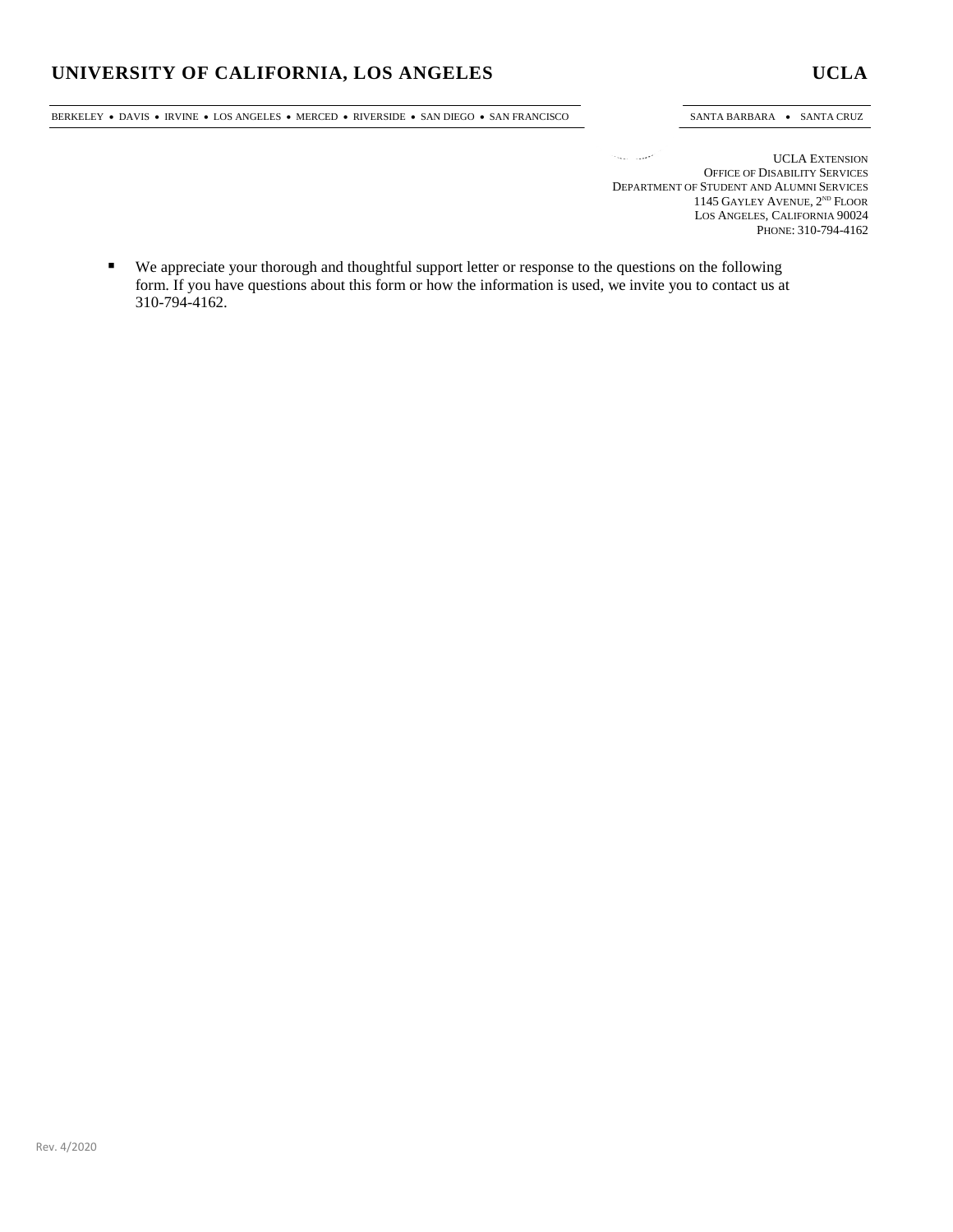BERKELEY • DAVIS • IRVINE • LOS ANGELES • MERCED • RIVERSIDE • SAN DIEGO • SAN FRANCISCO SANTA BARBARA • SANTA CRUZ

UCLA EXTENSION OFFICE OF DISABILITY SERVICES DEPARTMENT OF STUDENT AND ALUMNI SERVICES 1145 GAYLEY AVENUE, 2<sup>ND</sup> FLOOR LOS ANGELES, CALIFORNIA 90024 PHONE: 310-794-4162

Student Name University ID D.O.B.

# **UCLA Extension Office of Disability Services Verification Form**

*Note to student: Please do not complete this form -- it must be completed by your treating clinician.*

This request for information regarding a disability is being provided in connection with an application for academic support services from the Office of Disability Services at UCLA Extension. The UCLA Center for Accessible Education (CAE) requires current and comprehensive documentation of a disability from a qualified diagnosing professional as part of the process to determine eligibility for reasonable and appropriate academic adjustments based on functional limitations resulting from a student's condition. "Qualified diagnosing professionals" include licensed clinicians whose scope of training and experience include diagnosis and treatment of adults.

Please respond to the following questions as soon as possible and return to the Office of Disability Services via e-mail [\(access@uclaextension.edu\)](mailto:access@uclaextension.edu).

# **Health Care Provider Information**

| Name:      | Title:     |
|------------|------------|
| License #: | Specialty: |
| Address:   |            |
| Phone:     | Fax:       |
|            |            |

**Medical Information –** If this is your first time seeing this patient, please review the patient's records, if available, in order to provide the following information. The student may also have their primary care physician provide this information.

The following questions are to be answered by the qualified professional identified above. If you have recently begun treating this student, you may find that you do not yet have sufficient information to respond to the questions on this form. If you have not had recent clinical contact with the student, or otherwise find that you cannot effectively complete this form, please inform the student directly. If you would like to share any related pertinent information, please do so here:

*Please Note: Depending on the nature of the condition, the CAE may require a comprehensive report (i.e., cognitive achievement test scores, audiogram, and/or other relevant information to determine reasonable accommodations)*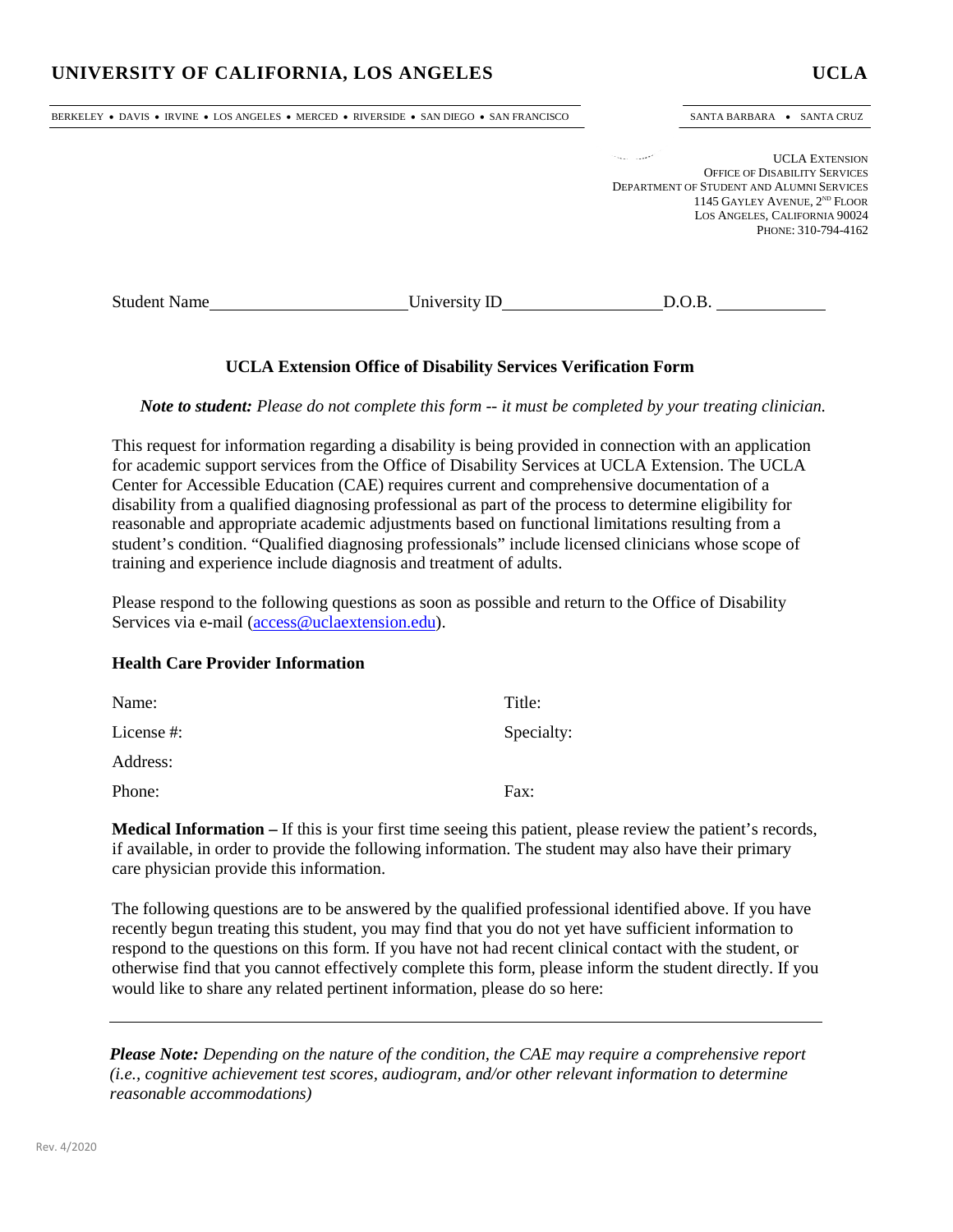BERKELEY • DAVIS • IRVINE • LOS ANGELES • MERCED • RIVERSIDE • SAN DIEGO • SAN FRANCISCO SANTA BARBARA • SANTA CRUZ

UCLA EXTENSION OFFICE OF DISABILITY SERVICES DEPARTMENT OF STUDENT AND ALUMNI SERVICES 1145 GAYLEY AVENUE, 2<sup>ND</sup> FLOOR LOS ANGELES, CALIFORNIA 90024 PHONE: 310-794-4162

## **Diagnostic Information**

Please list the diagnosis/es and the relevant DSM-5 or ICD-10 codes:

Please state whether you believe that the requesting person meets the definition of having a disability as defined by the ADA, as described here:<https://adata.org/faq/what-definition-disability-under-ada><br> $\frac{V_{GS}}{V_{\phi}}$ 

| $Yes \perp$                                                                     | $N_O$ |        | Unsure |
|---------------------------------------------------------------------------------|-------|--------|--------|
| Severity of the diagnosis/es: $\textit{Mild} \_\_\_\$ Moderate                  |       | Severe |        |
| Nature of the diagnosis/es: $Acute$ Episodic Chronic $\Box$ In Remission $\Box$ |       |        |        |

Prognosis: How long do you anticipate this student's academic performance will be impaired by her/his disability?

How was this diagnosis determined (neuropsychological or psychoeducational testing, behavioral observations, structured interview, collateral information, rating scales, developmental/medical history)? *(Please attach diagnostic report of assessment(s) if available)*

What historic data was taken into account in making the diagnosis? Please describe any pertinent history about this student/client:

Contact with student:

- 1. Onset of condition:
	- 2. Date of first contact with student (mm/dd/yyyy):
	- 3. Date of most recent contact with student (mm/dd/yyyy):
- 4. Please describe the frequency of your contact with this student/client (# of therapy sessions, if applicable):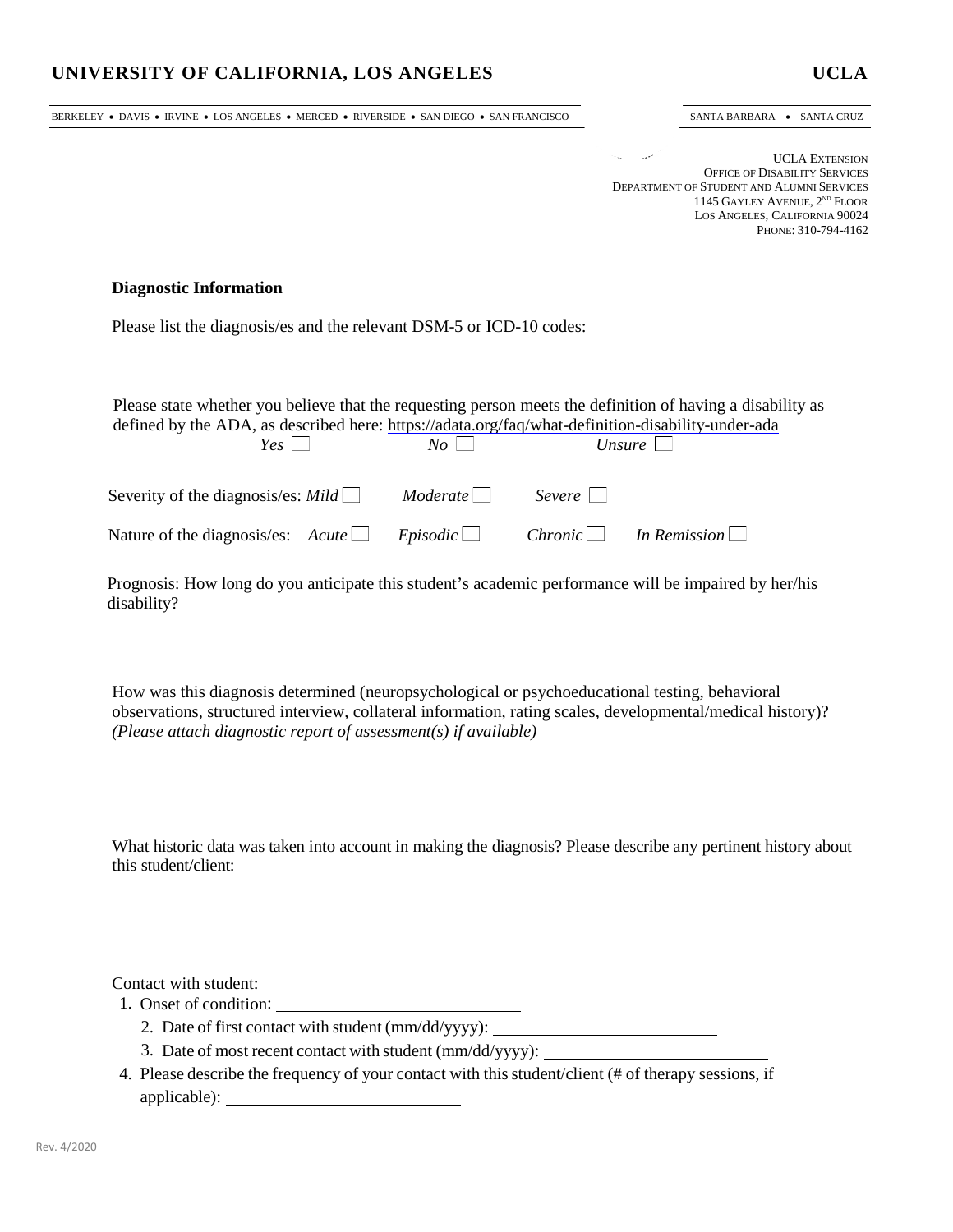BERKELEY • DAVIS • IRVINE • LOS ANGELES • MERCED • RIVERSIDE • SAN DIEGO • SAN FRANCISCO SANTA BARBARA • SANTA CRUZ

UCLA EXTENSION OFFICE OF DISABILITY SERVICES DEPARTMENT OF STUDENT AND ALUMNI SERVICES 1145 GAYLEY AVENUE, 2<sup>ND</sup> FLOOR LOS ANGELES, CALIFORNIA 90024 PHONE: 310-794-4162

*Description of Functional Limitations: This section must be completed by the medical provider. Failure to do so will result in an incomplete application for the student. A functional limitation is a restriction in the ability to perform an action or activity in the manner or within the range considered 'normal' and which is attributable to impairment.*

## **No functional limitations identified at this time.**

| <b>Major Life Activity</b>       | <b>None</b> | <b>Mild</b> | <b>Moderate</b> | <b>Severe</b> | Please include explanation of limitations if                                                       |
|----------------------------------|-------------|-------------|-----------------|---------------|----------------------------------------------------------------------------------------------------|
|                                  |             |             |                 |               | moderate or severe impact is indicated. Include<br>limitations related to medication side effects. |
| Thinking/Concentrating           |             |             |                 |               |                                                                                                    |
| <b>Information Processing</b>    |             |             |                 |               |                                                                                                    |
| Memory                           |             |             |                 |               |                                                                                                    |
| <b>Sustained Reading</b>         |             |             |                 |               |                                                                                                    |
| <b>Sustained Writing</b>         |             |             |                 |               |                                                                                                    |
| <b>Sustained Focus</b>           |             |             |                 |               |                                                                                                    |
| <b>Executive Functioning</b>     |             |             |                 |               |                                                                                                    |
| Communicating                    |             |             |                 |               |                                                                                                    |
| Seeing                           |             |             |                 |               |                                                                                                    |
| Hearing                          |             |             |                 |               |                                                                                                    |
| Listening                        |             |             |                 |               |                                                                                                    |
| Learning                         |             |             |                 |               |                                                                                                    |
| Walking, Standing,<br>or Bending |             |             |                 |               |                                                                                                    |
| Sitting                          |             |             |                 |               |                                                                                                    |
| Sleeping                         |             |             |                 |               |                                                                                                    |
| Eating                           |             |             |                 |               |                                                                                                    |
| <b>Reaching or Lifting</b>       |             |             |                 |               |                                                                                                    |
| Immune System<br>Functions       |             |             |                 |               |                                                                                                    |
| Self-care                        |             |             |                 |               |                                                                                                    |
| Speaking                         |             |             |                 |               |                                                                                                    |
| Course Engagement                |             |             |                 |               |                                                                                                    |
| Bladder/Digestive                |             |             |                 |               |                                                                                                    |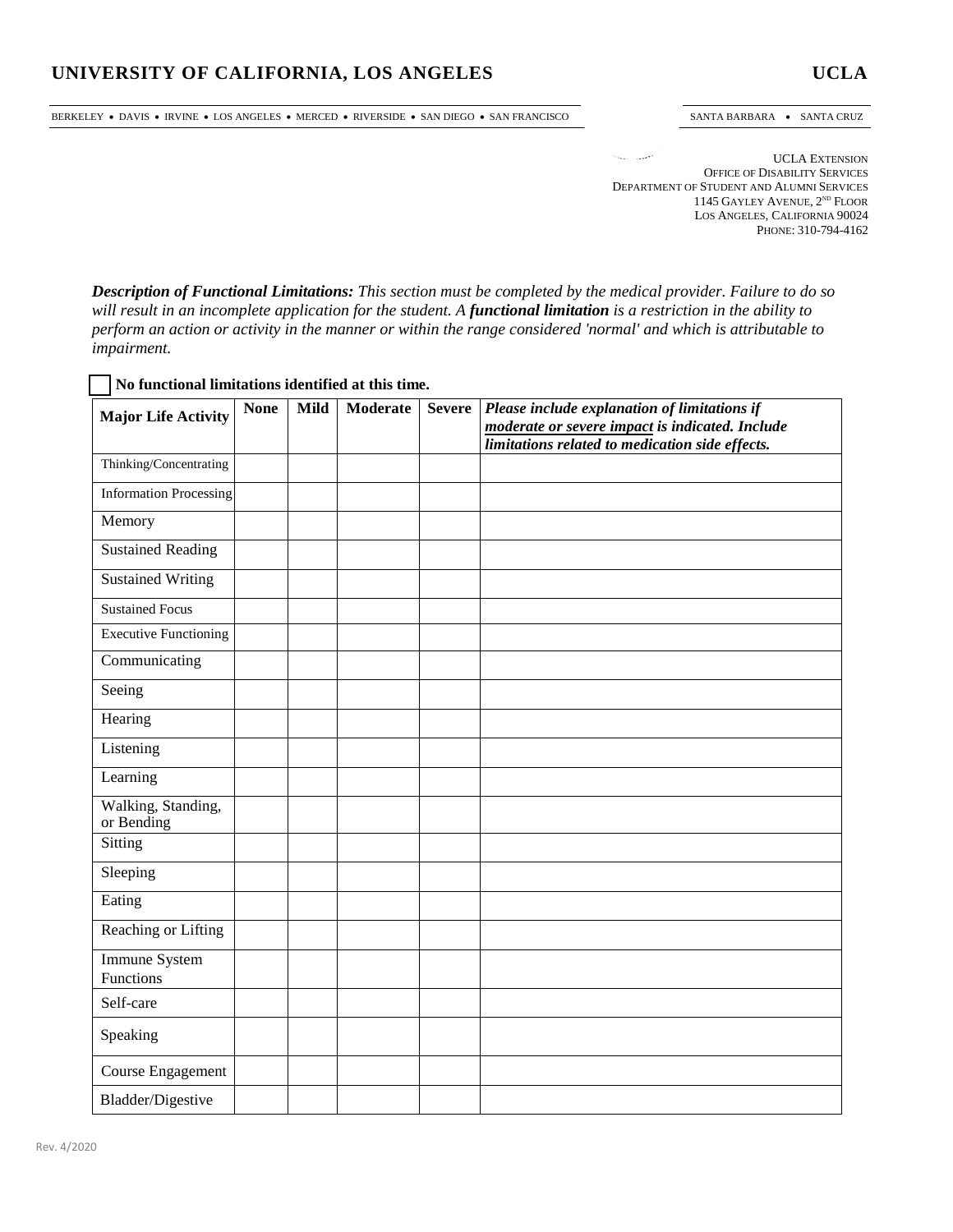BERKELEY • DAVIS • IRVINE • LOS ANGELES • MERCED • RIVERSIDE • SAN DIEGO • SAN FRANCISCO SANTA BARBARA • SANTA CRUZ

UCLA EXTENSION The company OFFICE OF DISABILITY SERVICES DEPARTMENT OF STUDENT AND ALUMNI SERVICES 1145 GAYLEY AVENUE, 2ND FLOOR LOS ANGELES, CALIFORNIA 90024 PHONE: 310-794-4162

| Respiratory/Breathing |  |  |  |
|-----------------------|--|--|--|
| Other                 |  |  |  |
| Other                 |  |  |  |
| Other                 |  |  |  |